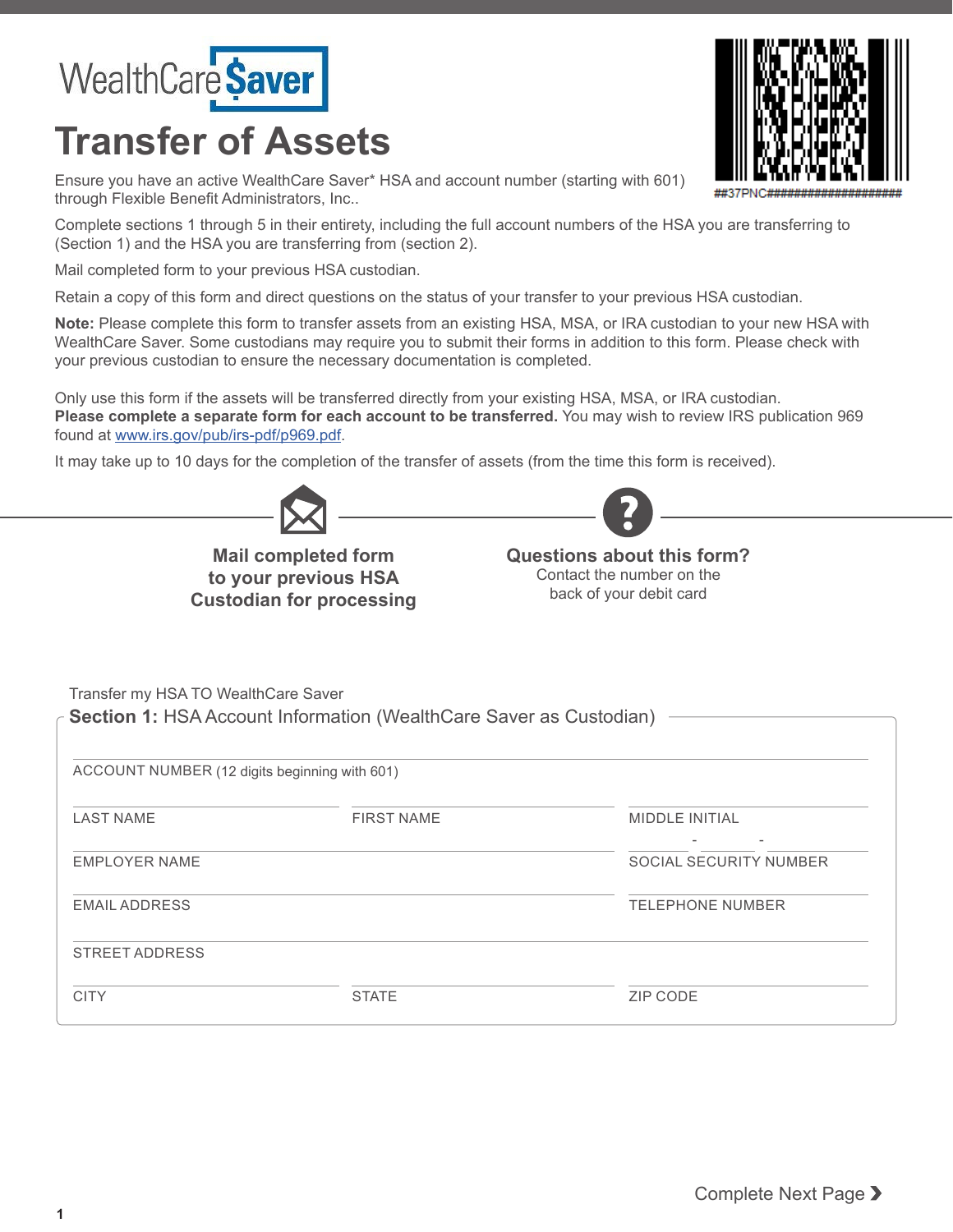## Transfer my HSA FROM this account

| <b>Section 2: Current Custodian Information</b> |          |  |  |  |
|-------------------------------------------------|----------|--|--|--|
|                                                 |          |  |  |  |
|                                                 |          |  |  |  |
| TELEPHONE NUMBER (PLEASE INCLUDE AREA CODE)     |          |  |  |  |
|                                                 |          |  |  |  |
| <b>STATE</b>                                    | ZIP CODE |  |  |  |
|                                                 |          |  |  |  |

| <b>Section 3: Funding Instructions (select one)</b> |                                      |                                |             |  |
|-----------------------------------------------------|--------------------------------------|--------------------------------|-------------|--|
| <b>Select type of transfer:</b>                     |                                      |                                |             |  |
|                                                     |                                      |                                |             |  |
| <b>HSA</b><br>(Transaction Code 208)                | <b>MSA</b><br>(Transaction Code 209) | IRA*<br>(Transaction Code 210) |             |  |
|                                                     |                                      |                                |             |  |
| SIGNATURE OF ACCOUNT HOLDER                         |                                      |                                | <b>DATE</b> |  |

## **Section 4:** Signature

I certify that I am the HSA account holder and legally authorized to receive payment(s) from this HSA account and that all information provided by me is true and correct. I further certify that no tax advice has been given to me by WealthCare Saver as Custodian, or its affiliates. I understand that I may consult a tax professional or legal counsel. All decisions regarding this request to transfer assets from my existing account at the Previous Custodian named above are my own. I acknowledge that I have met the requirements for making the above request and I assume full responsibility for this request to transfer assets and will not hold WealthCare Saver as Custodian, or its affiliates, liable for any adverse consequences that may result.

| SIGNATURE OF ACCOUNT HOLDER | <b>DATE</b> |
|-----------------------------|-------------|
|                             |             |
|                             |             |

| $\sim$ Section 5: Transfer Instructions. |                   |                                     |
|------------------------------------------|-------------------|-------------------------------------|
| Entire account balance                   |                   | Specific dollar amount of transfer: |
|                                          |                   | S                                   |
|                                          |                   |                                     |
| Close Account                            | Keep Account Open |                                     |
|                                          |                   |                                     |
|                                          |                   |                                     |